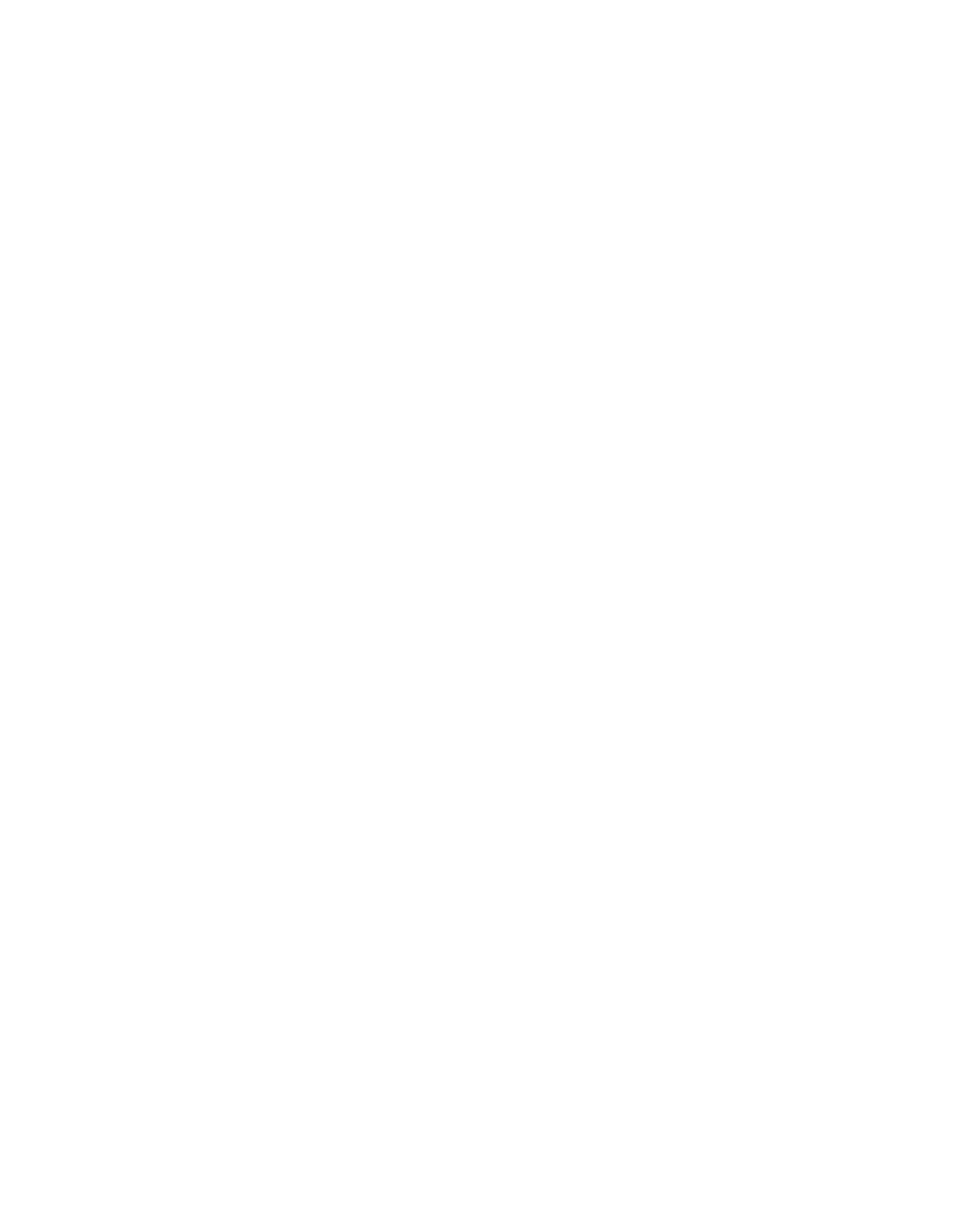#### **2.2 Site Design**

#### **A. Site Design**

Continuity should be maintained through the use of unified or complementary pedestrian amenities, landscaping, and similar design features.



Pedestrian walkways can extend the public realm from one street to another.

There is minimal existing foot traffic, and no through‐site access. The site is bordered by industrial buildings to the south and east, the 605 freeway to the west, and a large quarry to the north. There is only one entance to the site, from Schabarum Ave to the south east.

The MOB will serve as a health hub for the community, creating a community space where one did not previously exist. The building form creates a large open plaza for use by the community, which is sheltered from surrounding environmental concerns.



Community space for farmers markets, etc. is created for residents of the area and commuting users alike.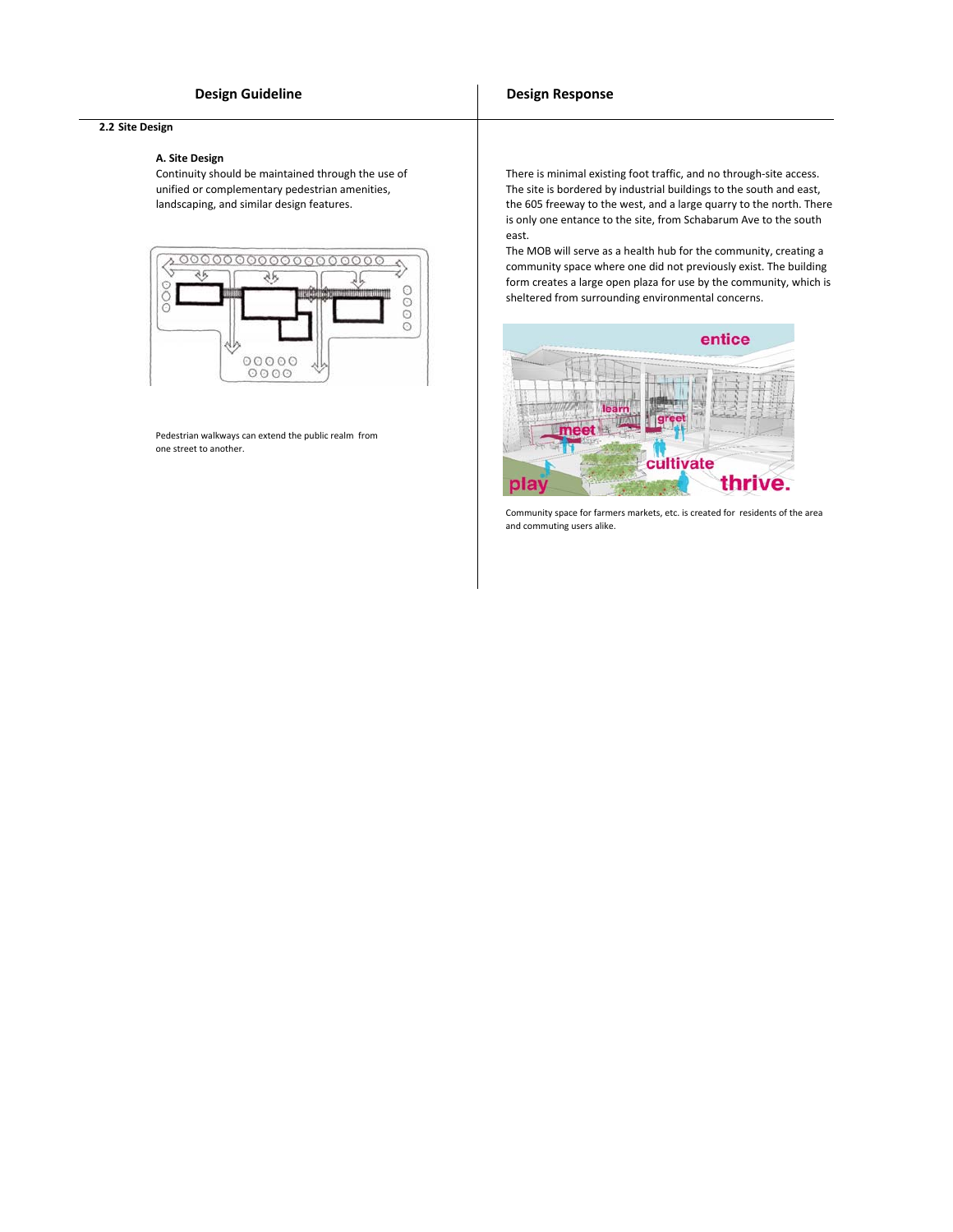#### **B. Streetscape**

Buildings located adjacent to major streets should border the street edge to encourage pedestrian activity and to complement historic downtown patterns of development. This contains and defines the street as a space by providing it with "streetwalls".



A durable, safe, and attractive streetscape will withstand the test of time and reinforce a sense of place and economic vitality.

Given the lack of existing foot traffic and street frontage, the MOB responds by creating its own streetscape around the Plaza. Complete with work commissioned by a local artist, the Public Square is bounded on two sides by the MOB. This "streetwall" is designed to be transparent and inviting. From the Plaza it is possible to see directy through the building to the San Gabriel mountains north of the site. These "streetwalls" will be at the pedestrian scale, while the "streetwall" adjacent to the 605 freeway will be more monumental.



The pedestrian side of the building is scaled appropriately.



The view from the 605 freeway is monumental and rhythmic, appropriate for the speed the viewer will be traveling.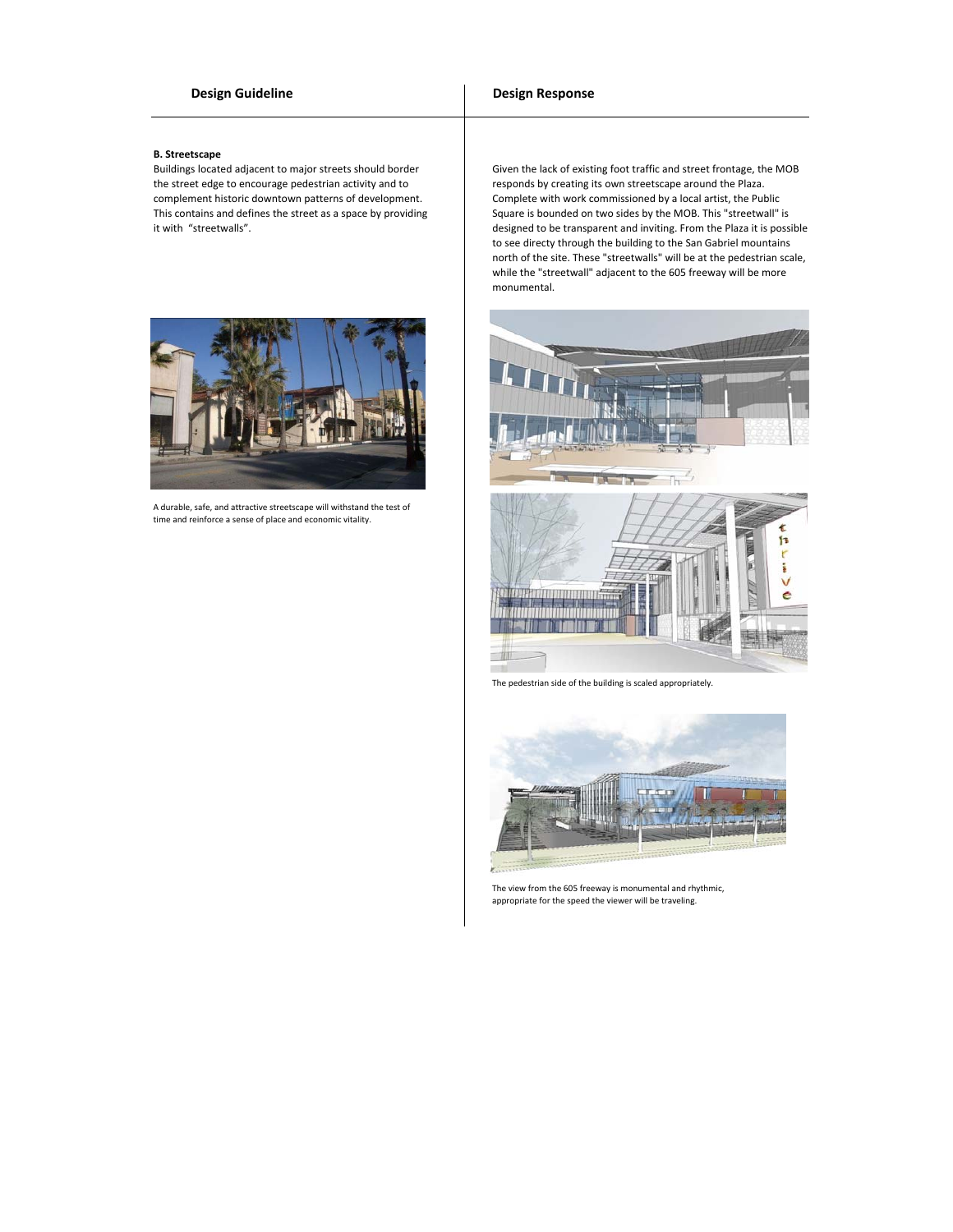### **Design Guideline Constanting Constanting Constanting Design Response**

#### **C. Focus**

Freestanding buildings should be grouped around a common focal point or design feature.



A fountain adds ambiance and charm to a public area as a central figure in an interior court yard or a focal entry. The MOB will create and bound a central plaza, which serves as the focal point of the project.



The Plaza is highlighted in yellow, above.

#### **D. Pedestrian Vitality**

Site plans should be designed to maximize access to, and view of, activity and outdoor uses along pedestrian paths.



Plaza seating and plantings add dynamics to the street environment.

The pedestrian experience is primarily within the Plaza and the Thrive Path, which traverses the site. The Plaza contains various seating environments.



The Plaza provides a partially covered outdoor space that can be used for dining, relaxing, socializing, etc. The front yard of the building, the Plaza provides an attractive approach to the building.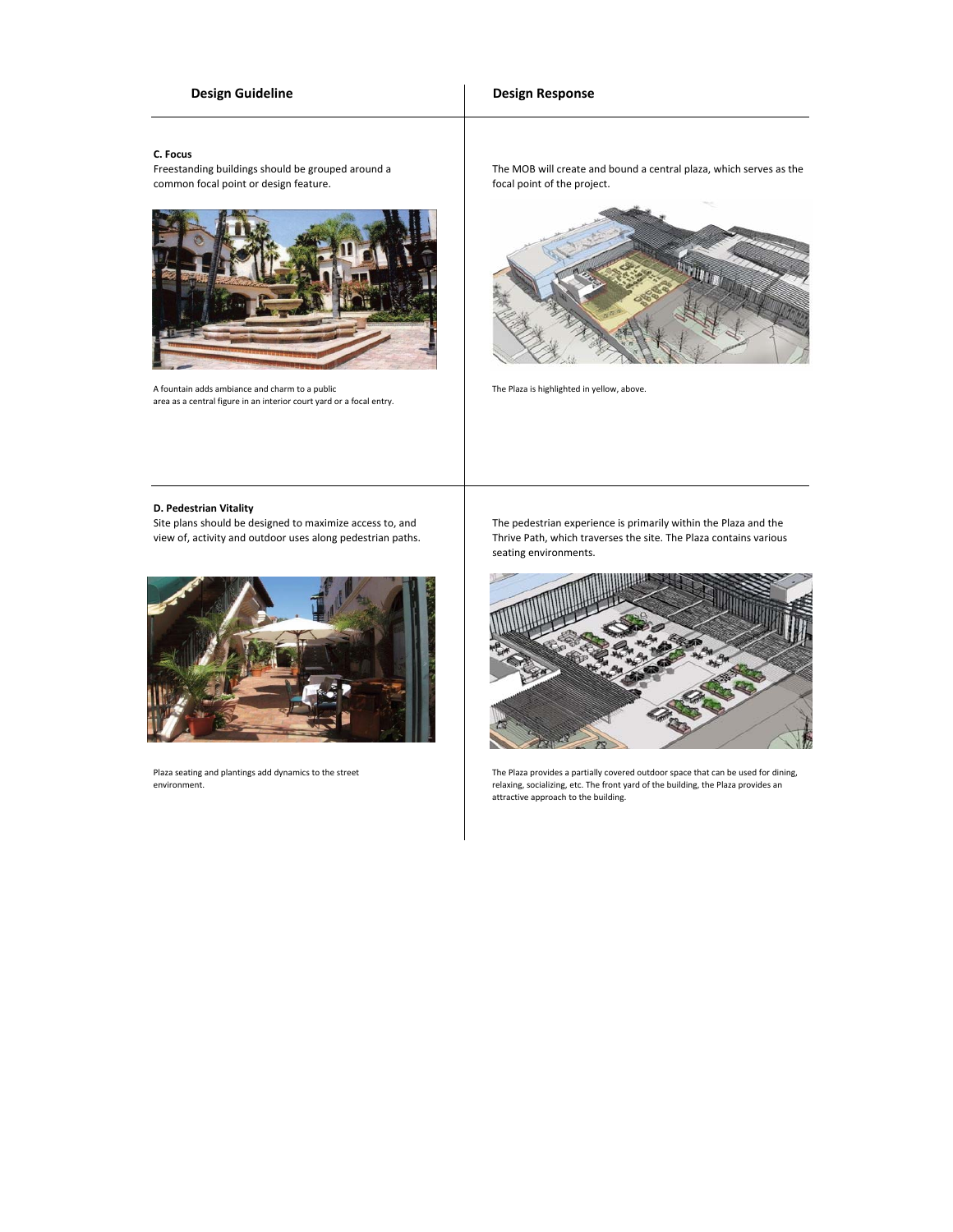#### **A. Shelter**

At the most basic level, a sloped roof is the most powerful visual clue to a house. Commercial and industrial buildings usually have flat roofs, with sloped roofs often serving only as accents. Even on a flat-roofed commercial building, the message of shelter is important; it can in some cases be conveyed with as little as a recess or canopy at the entry. Sloped roofs, entry canopies and entry alcoves, should generally be used to express the welcoming shelter of any building.



Predominant components of architectural style, alcoves provide emphasis and relief from the elements.

The pedestrian drop off area is sheltered by a shading canopy that extends out of the Public Square (interior) and over the Plaza (exterior.) The MOB has a flat roof with mechanical screening to cover the mechanical equipment. This screening is setback from the facade, creating a dynamic layered impression. Overhangs are used on three sides to create shade for lower floors, allowing increased glazing without heat gain.



These canopies extend over opposite ends of the Plaza rooting the Plaza to the building and creating shaded areas of respite.

#### **B. Transition**

Building and landscaping elements achieve strong building entries, as well as inviting transitions between indoor and outdoor areas, and among outdoor spaces. Elements include substantial entry alcoves, garden structures, overhangs, layered facades, well‐related glazing, screen planting, focal planting, and procession planting. Building and landscaping elements should maximize opportunities for layering, entry expression, and other transitional elements.



Entry landscaping creates a processional statement leading one into the commercial center or parking area.

Palm trees form processional planting along the west face of the building, along the 605 freeway, and entry trees provide a distinct entrance when entering the site.





Deciduous trees line the entry drive, forming a buffer between pedestrians and automobiles.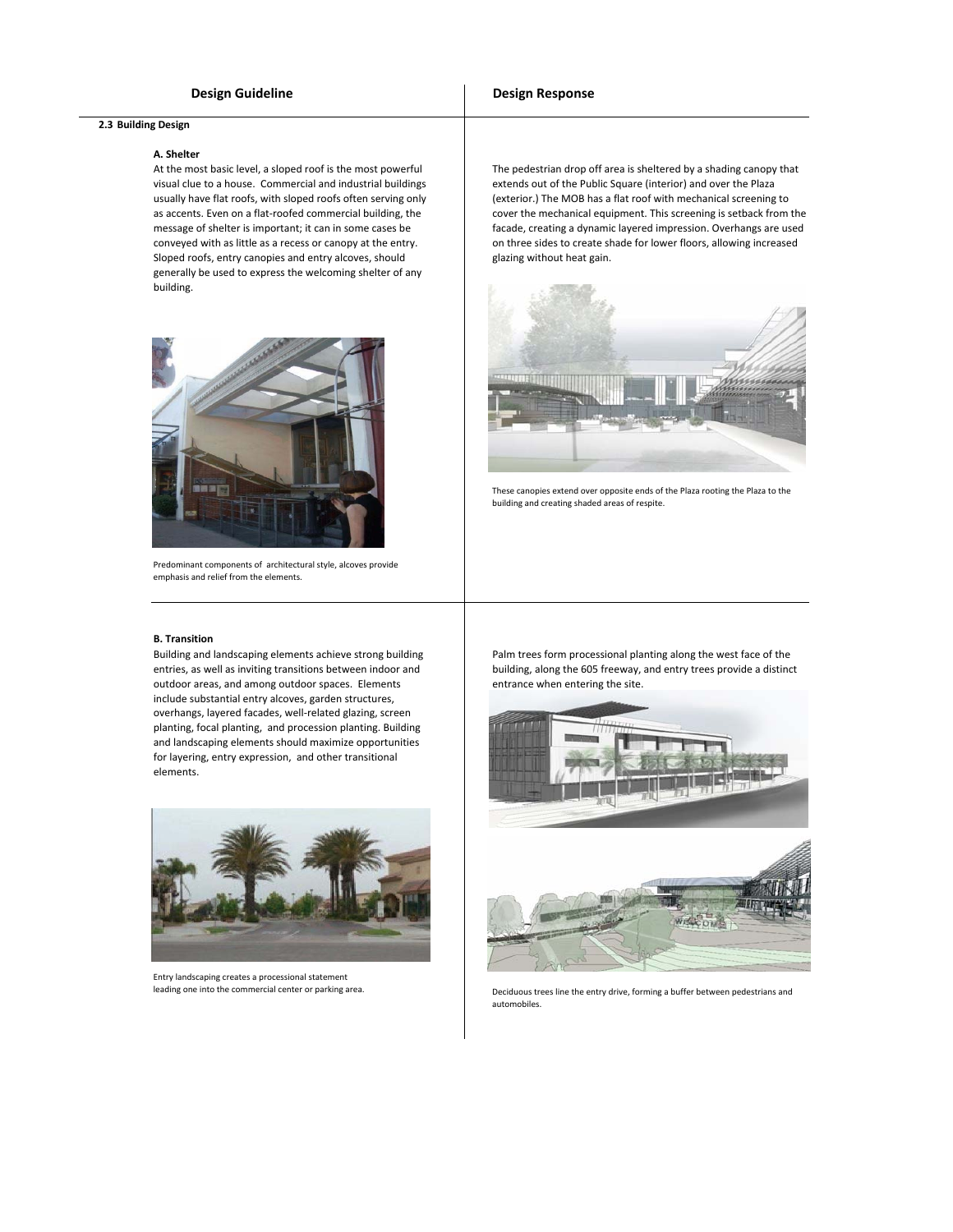#### **Design Guideline Constanting Constanting Constanting Design Response**

#### **C. Balance**

Balance can be literal, involving similar masses or features. Subtle balance, involving dissimilar but well proportioned masses or features, is encouraged. For example, balance can be achieved between an intense detail feature and a long rhythmic building mass, or by offsetting a horizontal mass with a vertical accent. Building massing and site design should reinforce a sense of balance, scale, and proportion within the project and within the immediate neighborhood context.



Asymmetrical overall massing and open space design support an informal village setting and help a commercial building fit within the context of a block.

#### **D. Rhythm**

The repetition of building bays or other major building elements is valuable for the achievement of rhythm and sense of place. However, the perception of repeated elements changes from pleasant order to monotony if the sequence is too long. Repetition of major facade elements such as building bays should establish a rhythm, and should generally not exceed seven in number in order to avoid monotony.



Detail in architectural design elements such as accent railings and embellished arches contribute to the rhythm and express individuality in style.

As there are no other buildings on the site, balance is achieved between the grand overhead photovoltaic panels on the roof mimicking the San Gabriel mountains and the pedestrian scale proportion of the "streetwalls" at ground level.



Both the building's massing and its details relate to the balance of large and small scales present on site. The large scale site features include the quarry, the 605 freeway, and the mountains beyond which frame the smaller scale outdoor Plaza and the indoor Public Square.

Rhythms in scale, mass, and material permeate the project, scaling appropriately based on the program.



Distinctly modern forms blend with long standing concepts of rhythm, scale, and style to form balanced, attractive spaces for employees and patrons.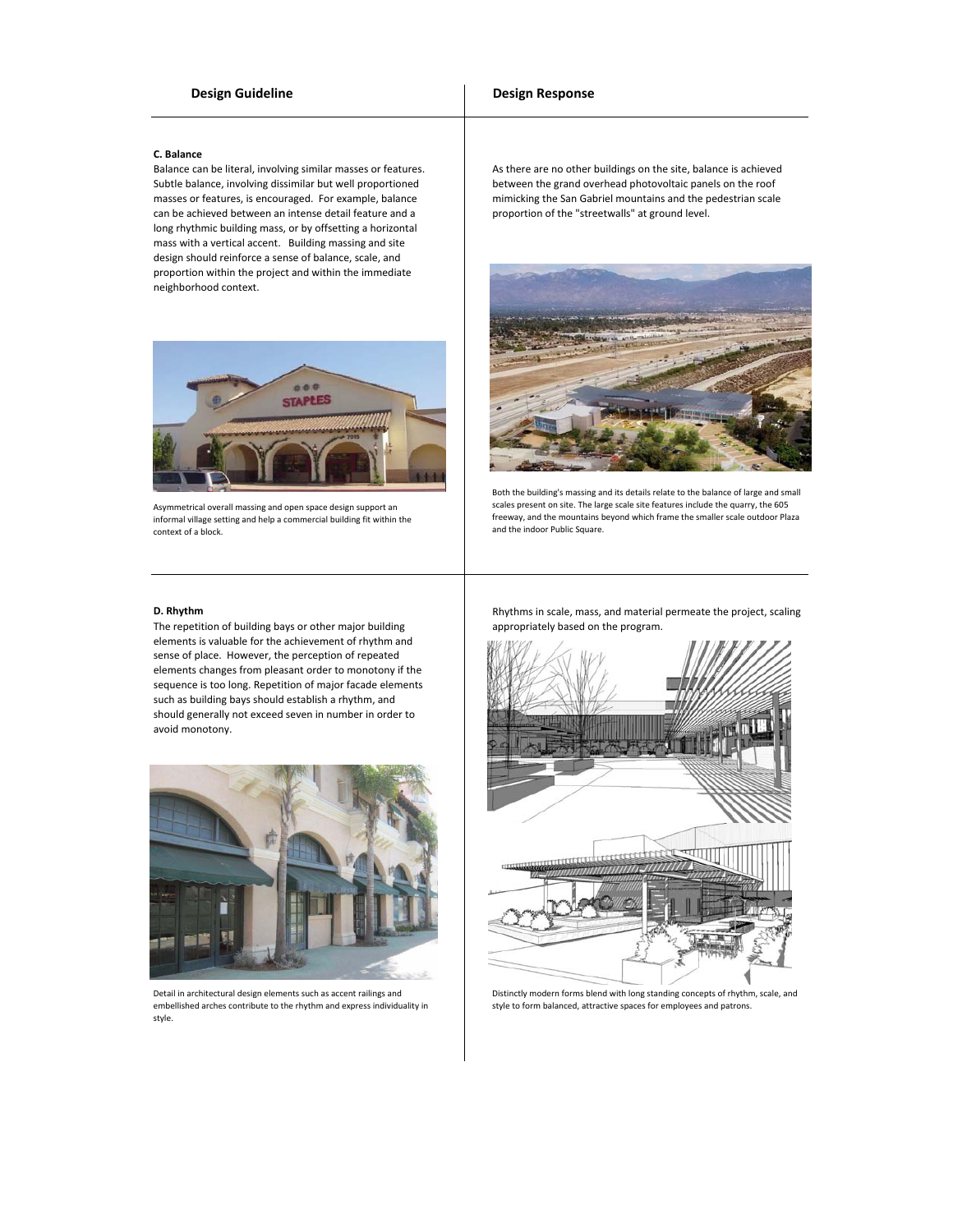#### **E. Integrity**

Integrity is the reflection of the small elements in the overall design, and vice versa. A project is tied together through integrity, including appropriate completeness of detail on all elevations. Keeping the project's integrity also relies on using materials and finishes that will not require a high level of upkeep.



Integrity in the specification and procurement of architectural products helps set standards and protects original design.

Materials are detailed to provide a memorable aesthetic while simultaneously being efficient, elegant, and low maintenance.





#### **F. Substance**

While the use of steel and reinforced concrete has allowed a great reduction of structural dimensions, it has not changed the viewer's need for a structure to appear substantial. This can be an issue where traditional designs are used in conjunction with modern structural systems.



Design elements anchor each building while also giving them structural

Various construction methods are used throughout the project. The parking structure is concrete and monumental, reflecting its program, while the MOB itself is light and transparent on its pedestrian side, and rhythmic and opaque on the freeway‐facing side. Entrances are noted in both form and structure, creating a balanced building sensitive to patrons while addressing its surroundings.



substance appropriate to each visual and locational setting. Both the MOB and the parking structure make use of appropriate structural methods and forms to create a memorable experience for users and passersby alike, while remaining sensitive to the surrounding design aesthetic and culture of Irwindale.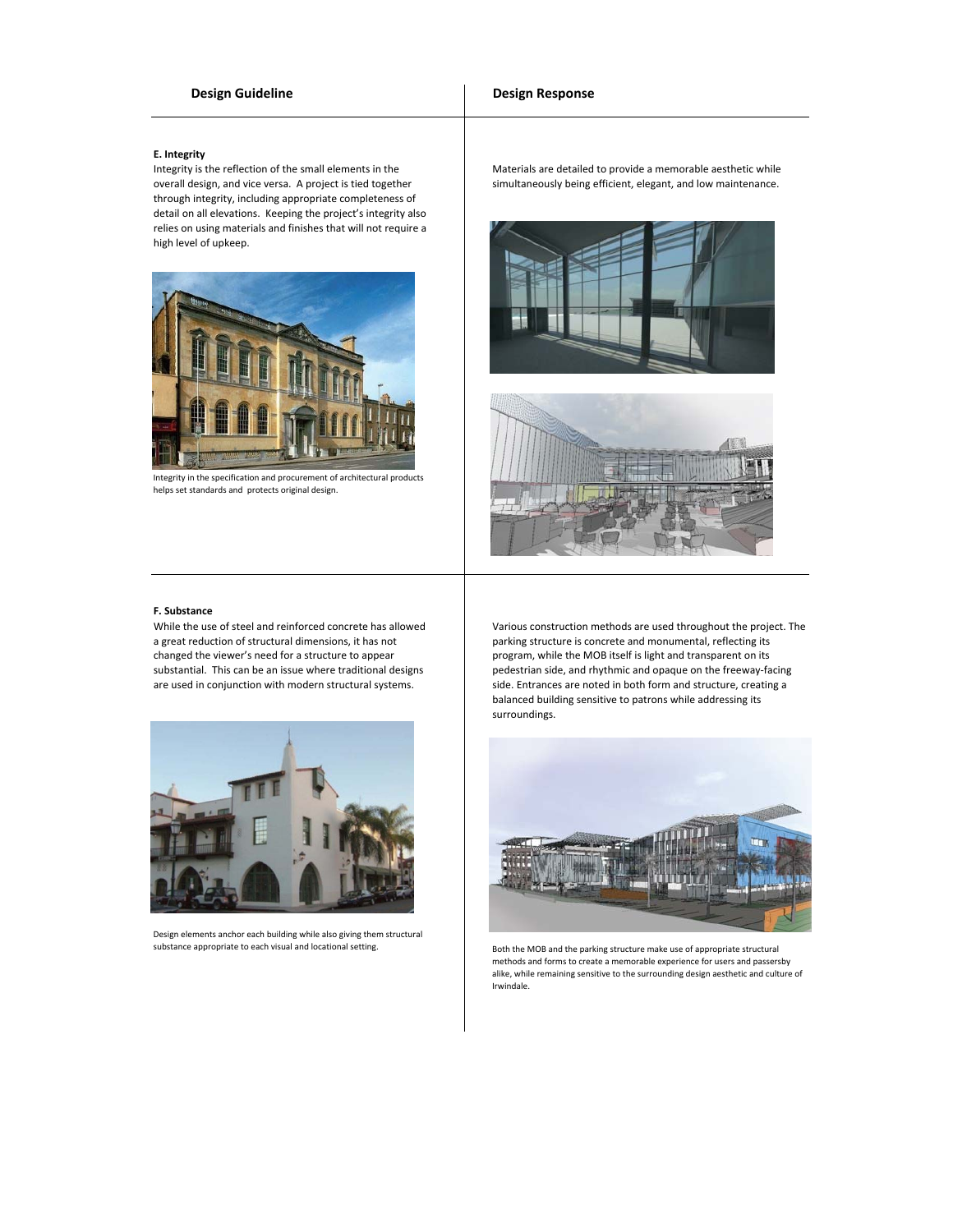#### **G. Detail**

Detailed façade elements are essential to relating the building to human scale. Exaggeration of details and/or use of generic, applied details, create a cartoon‐like appearance that is generally not acceptable in Irwindale. Vertical graduation of details, in which their expression becomes finer and/or more open at the top of the building, can help reduce the building's vertical scale and celebrate its transition to the sky.



Detail and vertical graduation shall be used as appropriate to the scale and character of the project and surroundings, and integrally designed to avoid a generic, applied, appearance.

A variety of materials, construction types, and details are used throughout the project.





#### **H. Character**

Through composition using the other principles as appropriate, and observing the best aspects of Irwindale's heritage, the project's character shall improve its context.



Site, design, landscaping and all components of architectural design together create the character of a project.

The new MOB offers rich views for passers by, as well as from within the site out to the surrounding community.



Site, design, landscaping, technology, and community together create the character of the MOB.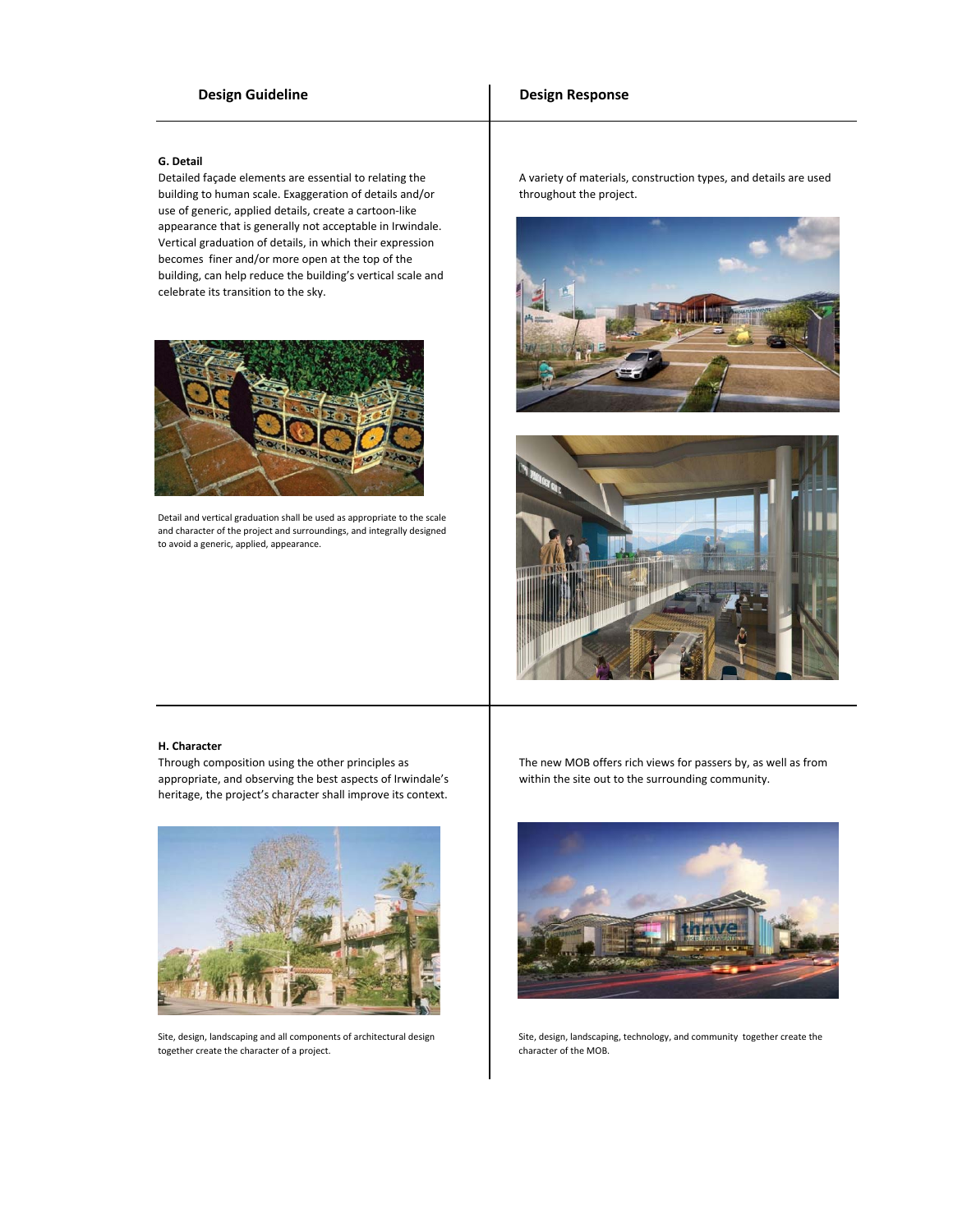| 3.1 Matrix                                          |                                                                                                                                                                                                                                                                                                                         |                                                                                                                                                                      |                                                                                                                                                                                                                                                                                                                                                                                                                                                                                 |
|-----------------------------------------------------|-------------------------------------------------------------------------------------------------------------------------------------------------------------------------------------------------------------------------------------------------------------------------------------------------------------------------|----------------------------------------------------------------------------------------------------------------------------------------------------------------------|---------------------------------------------------------------------------------------------------------------------------------------------------------------------------------------------------------------------------------------------------------------------------------------------------------------------------------------------------------------------------------------------------------------------------------------------------------------------------------|
| A. Site Design and Landscaping<br><b>ENCOURAGED</b> |                                                                                                                                                                                                                                                                                                                         | <b>DISCOURAGED</b>                                                                                                                                                   | <b>DESIGN RESPONSE</b>                                                                                                                                                                                                                                                                                                                                                                                                                                                          |
| Design<br>Objectives and<br>Siting                  | Majority of frontage at public sidewalk<br>Historical structures and land forms<br>incorporated<br>Cluster buildings, incorporate plazas and walkways<br>on larger sites                                                                                                                                                | Parking in front<br>Building set back entirely from<br>sidewalk with no mitigating landscaping<br>or garden structure<br>Large self contained building               | The most prominent feature of the site is the large outdoor public<br>plaza which serves as an area of integration for the building and<br>the public. The building is setback from this plaza and the parking<br>is located elsewhere on the site. The plaza will be heavily<br>landscaped and will function much like a piazza with arcades at<br>opposing ends and a public ampitheater.                                                                                     |
| Parking /<br>Access                                 | Reciprocal access<br>Vehicle and pedestrian connections between<br>adjacent uses<br>Links to other projects and existing systems<br>Safe and well designated pedestrian path<br>of travel                                                                                                                               | Curb cuts in arterial streets<br>Front parking more than 60 feet<br>deep<br>Large self contained building                                                            | Much of the parking for this project is contained within the<br>dedicated parking structure. The remaining site parking is broken<br>up by a planting strategy that encourages frequent planting of<br>trees, and avoids large areas of parking. There are no larger fields<br>of parking- instead there is a meandering roadway with parking on<br>either side.                                                                                                                |
| Open Spaces                                         | Courtyards, visible from buildings or street<br>Public spaces for relaxation and rest<br>Outdoor dining with permit<br>Shading of open spaces & parking lots                                                                                                                                                            | Termination of existing linkage<br>Unshaded parking lot<br>Unshaded public open space areas                                                                          | The main open space is the Plaza, which, with its amphitheater,<br>serves as a place for dining, recreation, relaxation, and<br>entertainment. The Plaza feeds directly into the building's Public<br>Square, a double height indoor public area with commanding<br>views of the San Gabriel mountains to thenorth. The Public Square<br>houses various waiting areas and a coffee bar. There are smaller<br>more private outdoor areas on the other floors for staff recesses. |
| Screening                                           | Parking lot screening at street periphery<br>Berming with landscaping preferred<br>Solid walls with landscaping for trash and storage<br>facilities<br>Proper slope planting techniques to provide<br>screening<br>Sound attenuation walls, buffer zone and landscape<br>screening at commercial /residential interface | Ground covers and flowering perennials<br>alone                                                                                                                      | Both earth berms and screening are used throughout the project to<br>shield from view the utilitarian areas of the building. At the ground<br>floor the storage/refuse yard is screened by site walls while the<br>mechanical equipment on the building is screened with materials<br>continued from the facade.                                                                                                                                                                |
| Landscaping                                         | Minimum 10% of total gross site landscaped<br>Minimum 10% of parking area landscaped<br>Define the road edge, entrances & exits with<br>landscaping<br>Consistency & compatibility in style/design of<br>paving & site amenities<br>Lighting for safety and accent<br>Incorporation of local quarried stone             | Overused, generic plants<br>High water-use plants<br>Inconsistent design style of paving & site<br>amenities<br>Inconsistent style and/or compatibility of<br>plants | These recommendations will be met through considered choices of<br>plantings appropriate to the location, building type, and building<br>scale. The minimum gross areas for landscaping will be met or<br>exceeded. Planting and parking strategies will use a consistent<br>language throughout the site.                                                                                                                                                                      |
| Planting                                            | Enhanced project entries<br>Native plants<br>Drought tolerant / low water usage plants<br>Appropriate groupings of plant materials<br>Vine pockets on walls & buildings<br>Theme trees, Mexican Fan Palm preferred                                                                                                      | High water-use plants<br>Large areas of sod that require intense<br>maintenance<br>Irrigation overspray and waste                                                    | A mixture of palms and drought-tolerant deciduous trees are used<br>throughout the site to distinguish entries, public areas, and to<br>frame views of the building.                                                                                                                                                                                                                                                                                                            |